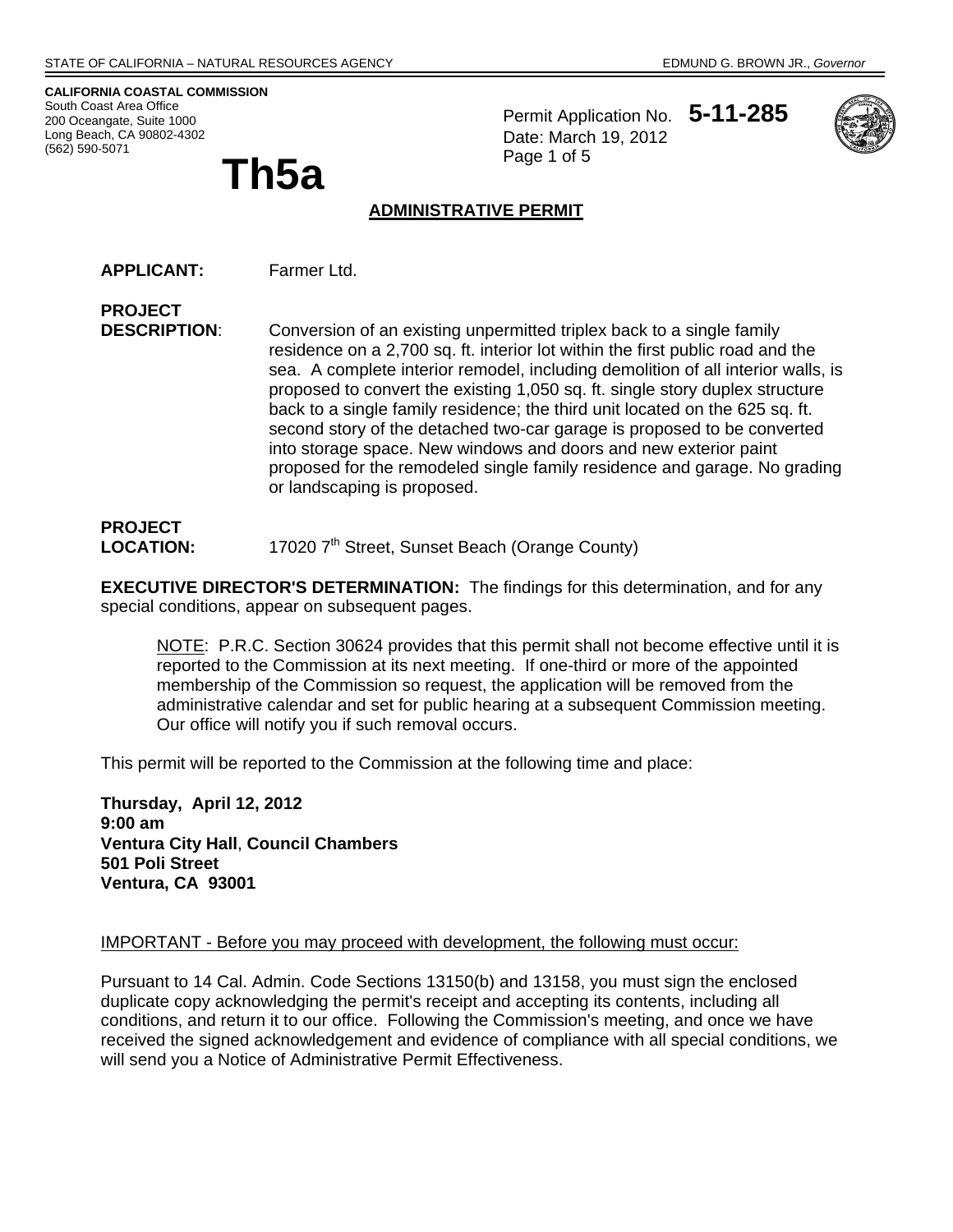#### 5-11-285(Farmer Ltd.) Administrative Permit Page 2 of 5

#### **BEFORE YOU CAN OBTAIN ANY LOCAL PERMITS AND PROCEED WITH DEVELOPMENT, YOU MUST HAVE RECEIVED BOTH YOUR ADMINISTRATIVE PERMIT AND THE NOTICE OF PERMIT EFFECTIVENESS FROM THIS OFFICE.**

 CHARLES LESTER Executive Director

 By: Liliana Roman Title: Coastal Program Analyst

### **STANDARD CONDITIONS:**

- 1. Notice of Receipt and Acknowledgment. The permit is not valid and development shall not commence until a copy of the permit, signed by the permittee or authorized agent, acknowledging receipt of the permit and acceptance of the terms and conditions, is returned to the Commission office.
- 2. Expiration. If development has not commenced, the permit will expire two years from the date on which this permit is voted on by the Commission. Development shall be pursued in a diligent manner and completed in a reasonable period of time. Application for extension of the permit must be made prior to the expiration date.
- 3. Interpretation. Any questions of intent or interpretation of any term or condition will be resolved by the Executive Director or the Commission.
- 4. Assignment. The permit may be assigned to any qualified person, provided assignee files with the Commission an affidavit accepting all terms and conditions of the permit.
- 5. Terms and Conditions Run with the Land. These terms and conditions shall be perpetual, and it is the intention of the Commission and the permittee to bind all future owners and possessors of the subject property to the terms and conditions.

### **SPECIAL CONDITIONS:** See page 5.

### **EXECUTIVE DIRECTOR'S DETERMINATION (continued):**

The Executive Director hereby determines that the proposed development is a category of development, which, pursuant to PRC Section 30624, qualifies for approval by the Executive Director through the issuance of an Administrative Permit. Subject to Standard and Special Conditions as attached, said development is in conformity with the provisions of Chapter 3 of the Coastal Act of 1976 and will not have any significant impacts on the environment within the meaning of the California Environmental Quality Act. If located between the nearest public road and the sea, this development is in conformity with the public access and public recreation policies of Chapter 3.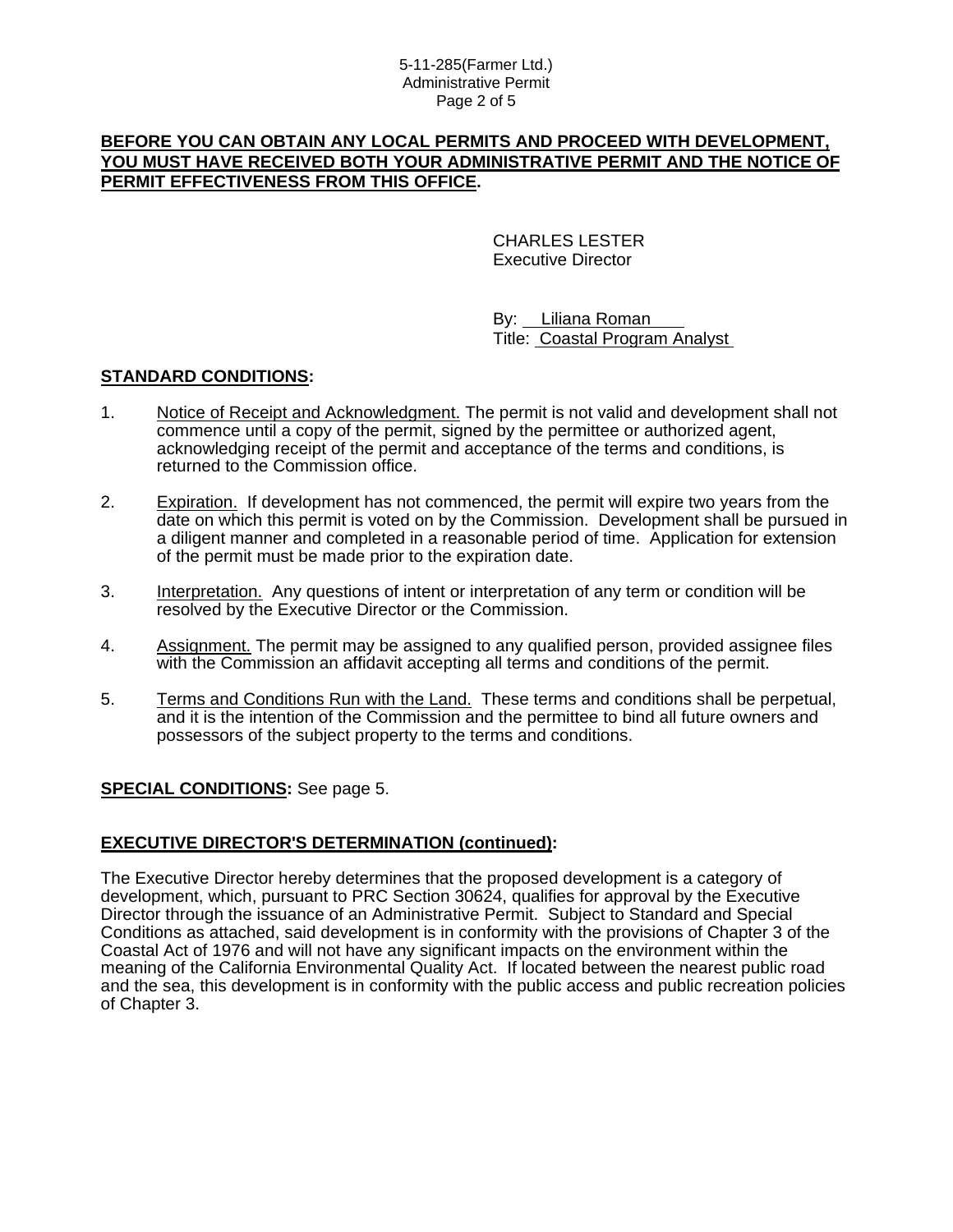#### 5-11-285(Farmer Ltd.) Administrative Permit Page 3 of 5

## **FINDINGS FOR EXECUTIVE DIRECTOR'S DETERMINATION:**

### **A. Project Location and Description**

The project site is a 2,700 sq. ft. inland lot within the first public road and the sea located at 17020  $7<sup>th</sup>$  Street in the Sunset Beach, which is a newly incorporated area of the City of Huntington Beach. The rectangular lot (90' deep x 30' wide) is located between North Pacific Avenue and Pacific Coast Hwy (Exhibit 1). Single and multiple family residences characterize the surrounding area to the west and commercial area along Pacific Coast Hwy to the east. Coastal public access is available approximately 200 feet from the site.

The property was originally developed in 1925 as a single family residence. However, at the time the previously certified Sunset Beach LCP was originally certified on July 22, 1981, the land use designation for this lot and an adjacent lot was classified as Sunset Beach Tourist/Commercial, most likely due to their proximity to the Pacific Coast Hwy commercial zone and the need for tourist/commercial uses in Sunset Beach. The lot originally developed for residential use in 1925, has remained in a residential legal non-conforming use since the adoption of the previously certified Sunset Beach LCP.

The applicant is proposing a significant interior remodel to convert an existing triplex back to a single family residence. A complete interior remodel is proposed, including demolition of all interior walls and floors and replacement with a new configuration, to convert the existing 1,050 sq. ft. single story duplex structure back to a single family residence; the third unit located on the 625 sq. ft. second story of the existing detached two-car garage is proposed to be converted into storage space. New windows and doors and new exterior paint proposed for the remodeled single family residence and for the garage. No foundation work or demolition/reconstruction of exterior walls or roof is proposed. Project plans are included as Exhibit 2. Furthermore, no grading or landscaping is proposed. Although the applicant is proposing a complete interior remodel, as no work is proposed to the foundation, the roof or exterior walls of the existing primary structure and garage, the amount of demolition is not substantial enough to consider the proposed remodel new development on the site. Therefore, as the site is not proposed for complete re-development (i.e., demolition and re-construction), continuation of the non-conforming residential use may persist at this time.

Furthermore, the applicant submitted documentation indicating that although there are discrepancies (non-conformities) between the zoning designations of some lots in the previously certified Sunset Beach LCP and the actual current use of the lots, the majority of the lots do provide Tourist/Commercial services. Per the supporting information submitted by the applicant, in the vicinity of the subject site along the area designated Sunset Beach Tourist/Commercial out of 89 lots of varying sizes along Pacific Coast Hwy between Warner Avenue and Anderson Street, 76 lots (85.4%) provided Tourist/Commercial uses and only 13 lots were developed similarly with residences but were designated as Sunset Beach Tourist/Commercial in the previously certified Sunset Beach LCP. Therefore, staff concludes that the continuation of the non-conforming residential use at this site would not have an adverse impact on the provision of tourist commercial services in the vicinity.

The proposed project meets the Commission's parking requirement (2 spaces per residential unit) and is designed to be compatible with the character of the surrounding development. Adequate measures to address water quality have been incorporated during construction. The proposed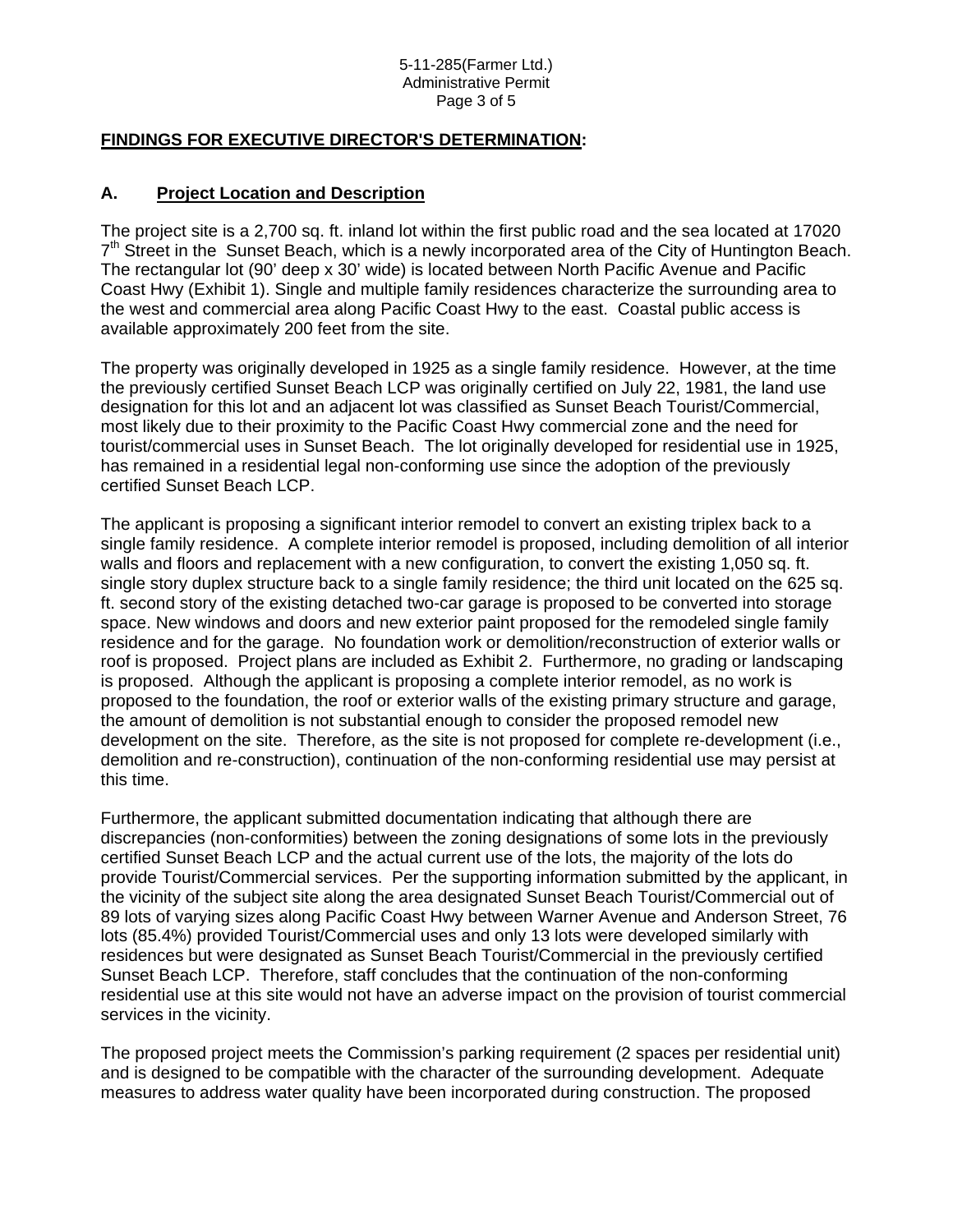#### 5-11-285(Farmer Ltd.) Administrative Permit Page 4 of 5

development will not result in adverse impacts to coastal access, coastal resources, public recreation or coastal views.

Section 30600(c) of the Coastal Act provides for the issuance of coastal development permits directly by the Commission in regions where the local government having jurisdiction does not have a certified Local Coastal Program. The annexation of Sunset Beach from Orange County to the City of Huntington Beach became final in August 22, 2011. The City of Huntington Beach has submitted an LCP amendment request to incorporate the previously certified Sunset Beach LCP into the Huntington Beach LCP. In the meantime, the Coastal Commission is the coastal development permit issuing entity and the standard of review is Chapter 3 of the Coastal Act. The previously certified Sunset Beach Land Use Plan may be used for guidance.

## **B. Water Quality**

The proposed development has a potential for discharge of polluted runoff from the project site into nearby coastal waters. The storage or placement of construction material, debris, or waste in a location where it could be discharged into coastal waters would result in an adverse effect on the marine environment. To reduce the potential for construction related impacts on water quality, the Commission imposes special conditions requiring, but not limited to, the appropriate storage and handling of construction equipment and materials to minimize the potential of pollutants to enter coastal waters. Therefore, the Commission finds that the proposed development, as conditioned, conforms to Sections 30230 and 30231 of the Coastal Act regarding the protection of water quality to promote the biological productivity of coastal waters and to protect human health.

### **C. Local Coastal Program**

The LCP for Sunset Beach was effectively certified on July 22, 1981. The certified LCP was comprehensively updated in June 1991. The annexation of Sunset Beach from Orange County to the City of Huntington Beach became final in August 22, 2011. The City of Huntington Beach has since submitted an LCP amendment request to incorporate the previously certified Sunset Beach LCP into the certified Huntington Beach LCP. In the interim, the Coastal Commission is the coastal development permit issuing entity and the standard of review is Chapter 3 of the Coastal Act. As conditioned, the proposed development is consistent with Chapter 3 of the Coastal Act and with the previously certified Land Use Plan for the area. Approval of the project, as conditioned, will not prejudice the ability of the local government to prepare a Local Coastal Program that is in conformity with the provisions of Chapter 3.

### **D. California Environmental Quality Act (CEQA)**

As conditioned, there are no feasible alternatives or additional feasible mitigation measures available that would substantially lessen any significant adverse effect that the activity may have on the environment. Therefore, the Commission finds that the proposed project, as conditioned to mitigate the identified impacts, is the least environmentally damaging feasible alternative and can be found consistent with the requirements of the Coastal Act to conform to CEQA.